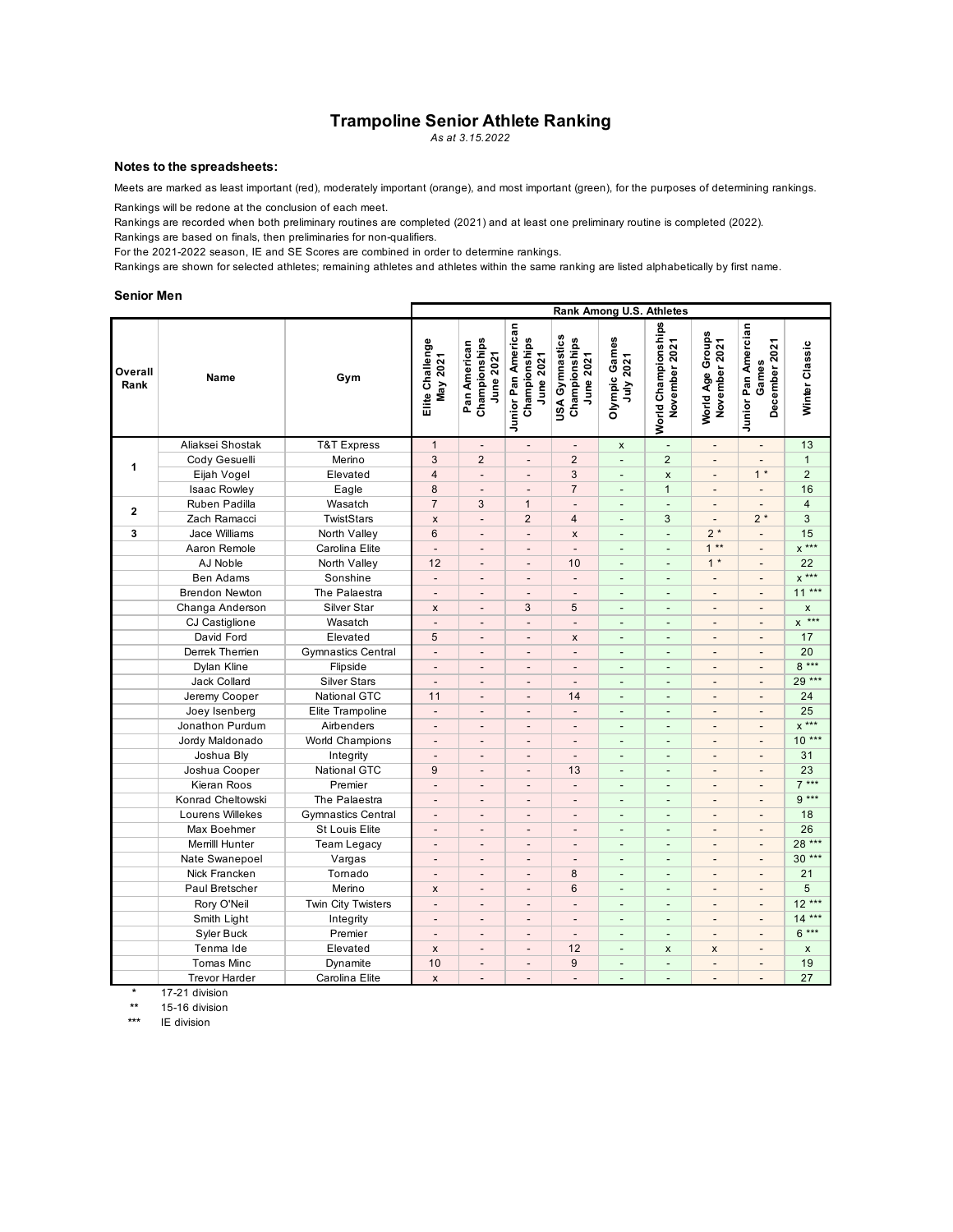#### **Senior Women**

|                 |                                |                            | Rank Among U.S. Athletes    |                                               |                                                   |                                              |                                    |                                         |                                            |                                                        |                          |
|-----------------|--------------------------------|----------------------------|-----------------------------|-----------------------------------------------|---------------------------------------------------|----------------------------------------------|------------------------------------|-----------------------------------------|--------------------------------------------|--------------------------------------------------------|--------------------------|
| Overall<br>Rank | <b>Name</b>                    | Gym                        | Elite Challenge<br>May 2021 | Championships<br>Pan American<br>2021<br>June | Junior Pan American<br>Championships<br>June 2021 | USA Gymnastics<br>Championships<br>June 2021 | w<br>Games<br>July 2021<br>Olympic | Championships<br>November 2021<br>World | $***$<br>World Age Groups<br>November 2021 | Junior Pan Amercian<br>$***$<br>December 2021<br>Games | Winter Classic           |
|                 | Jessica Stevens                | Fairland                   | 8                           | ٠                                             | ٠                                                 | 3                                            | $\overline{a}$                     | $\overline{2}$                          | $\overline{\phantom{a}}$                   | ۳                                                      | $\overline{2}$           |
| 1               | Maia Amano                     | Merino                     | $\overline{2}$              |                                               |                                                   | 5                                            |                                    | $\mathbf{1}$                            | $\overline{\phantom{a}}$                   |                                                        | 4                        |
|                 | Nicole Ahsinger                | <b>T&amp;T Express</b>     | $\pmb{\times}$              |                                               | ٠                                                 | $\mathbf{1}$                                 | $\overline{1}$                     | $\overline{\phantom{a}}$                | $\overline{\phantom{a}}$                   | -                                                      | $\overline{\phantom{a}}$ |
|                 | Sarah Webster                  | <b>T&amp;T Express</b>     | $\mathsf{x}$                |                                               |                                                   | $\overline{4}$                               | $\overline{a}$                     | $\blacksquare$                          | $\overline{\phantom{a}}$                   | -                                                      | $\mathbf{1}$             |
|                 | Ava Hemando                    | Elite Trampoline           |                             |                                               |                                                   | $\overline{\phantom{a}}$                     | $\overline{\phantom{a}}$           |                                         | $1**$                                      | ۳                                                      | 5                        |
| $\mathbf{2}$    | Peyton Brown                   | <b>Tumble Tech</b>         |                             |                                               |                                                   | $\overline{\phantom{a}}$                     | $\overline{a}$                     |                                         | $\overline{\phantom{a}}$                   |                                                        | 3                        |
|                 | Trinity Van Natta              | <b>Integrity Athletics</b> | $\overline{7}$              |                                               |                                                   | 12                                           | $\overline{\phantom{a}}$           | $\overline{\phantom{a}}$                | $\overline{\phantom{a}}$                   |                                                        | 8                        |
|                 | Alana Cushing<br>Anna Nathemie | Elite Trampoline           | $\overline{\phantom{a}}$    |                                               |                                                   | $\overline{a}$                               |                                    |                                         | $\overline{\phantom{a}}$                   |                                                        | $19***$                  |
|                 | Connalar                       | Merino                     |                             |                                               |                                                   | $\overline{\phantom{0}}$                     | $\overline{a}$                     |                                         | $\overline{\phantom{a}}$                   | ۳                                                      | $17***$                  |
|                 | Aylin Cobos                    | Elite Trampoline           | $\overline{\phantom{a}}$    |                                               |                                                   | $\overline{\phantom{a}}$                     | $\overline{a}$                     | $\overline{\phantom{a}}$                | $\overline{\phantom{a}}$                   |                                                        | 20                       |
|                 | Cammie Cooper                  | <b>Tennessee Elite</b>     | $\overline{\phantom{a}}$    |                                               |                                                   | $\overline{\phantom{a}}$                     | $\overline{a}$                     | $\overline{\phantom{a}}$                | $\overline{\phantom{a}}$                   |                                                        | $10***$                  |
|                 | Caroline Walker                | Eagle                      | $\overline{\phantom{a}}$    |                                               |                                                   | $\overline{\phantom{a}}$                     | $\overline{a}$                     |                                         | $\overline{\phantom{a}}$                   |                                                        | $14***$                  |
|                 | Ellie Barta                    | Twin City Twisters         | $\overline{\phantom{m}}$    |                                               |                                                   | $\overline{\phantom{a}}$                     | $\overline{a}$                     | $\overline{\phantom{a}}$                | $\overline{\phantom{a}}$                   |                                                        | 22 ***                   |
|                 | Giana Bianchini                | World Elite                | $\overline{\phantom{a}}$    |                                               | ٠                                                 | $\overline{\phantom{a}}$                     | $\overline{a}$                     | $\blacksquare$                          | $\overline{\phantom{a}}$                   |                                                        | $16***$                  |
|                 | Gracie Harder                  | Carolina Elite             | $\overline{\phantom{a}}$    |                                               |                                                   | $\overline{\phantom{a}}$                     | $\overline{a}$                     |                                         | $\overline{\phantom{a}}$                   |                                                        | $21***$                  |
|                 | <b>Hailey DeGuelle</b>         | Hangtime                   |                             |                                               |                                                   |                                              | -                                  |                                         | $\overline{\phantom{m}}$                   |                                                        | $7***$                   |
|                 | Josie Bain                     | North Valley               | $\overline{\phantom{a}}$    |                                               | -                                                 | $\overline{\phantom{a}}$                     | $\overline{a}$                     | $\overline{\phantom{a}}$                | $\overline{\phantom{a}}$                   |                                                        | 15                       |
|                 | Kate-Emerson Loisel            | North Valley               | $\overline{\phantom{a}}$    |                                               |                                                   | $\overline{a}$                               | $\overline{a}$                     |                                         | $\overline{\phantom{a}}$                   |                                                        | $13***$                  |
|                 | Katherine Baker                | North Valley               | $\overline{\phantom{a}}$    |                                               |                                                   | $\overline{\phantom{a}}$                     | $\overline{a}$                     | $\overline{\phantom{a}}$                | $\overline{a}$                             |                                                        | 23 ***                   |
|                 | McKenzie Petrich               | <b>Ultimate Air</b>        | $\overline{\phantom{a}}$    |                                               | ٠                                                 | $\overline{\phantom{a}}$                     | $\overline{a}$                     | $\overline{\phantom{a}}$                | $\overline{\phantom{a}}$                   |                                                        | $6***$                   |
|                 | Michelle Sherman               | Elite Trampoline           | 4                           |                                               |                                                   | 10                                           | $\overline{a}$                     | $\overline{\phantom{a}}$                | $1 *$                                      |                                                        | 9                        |
|                 | Mikaela Snider                 | Air Extreme                |                             |                                               |                                                   | $\overline{\phantom{a}}$                     |                                    |                                         |                                            |                                                        | $24***$                  |
|                 | Paisley James                  | Oklahoma Extreme           |                             |                                               |                                                   | $\overline{\phantom{0}}$                     | $\overline{a}$                     |                                         | $\overline{\phantom{a}}$                   |                                                        | $18***$                  |
|                 | Paxton Henley                  | <b>Full Force</b>          | $\overline{\phantom{a}}$    |                                               |                                                   | $\overline{\phantom{a}}$                     | $\overline{a}$                     | $\overline{\phantom{a}}$                | $\overline{\phantom{a}}$                   |                                                        | $x***$                   |
|                 | Tanna Anderson                 | Wasatch                    | $\overline{\phantom{a}}$    |                                               |                                                   | $\overline{\phantom{a}}$                     | $\qquad \qquad \blacksquare$       | $\overline{\phantom{a}}$                | $\overline{\phantom{a}}$                   |                                                        | $11***$                  |
|                 | Tara Hemboldt                  | Premier Knoxville          |                             |                                               |                                                   | $\overline{\phantom{a}}$                     | ٠                                  | $\overline{\phantom{0}}$                |                                            |                                                        | $12***$                  |

**\*** 17-21 division

**\*\*** 15-16 division

**\*\*\*** IE division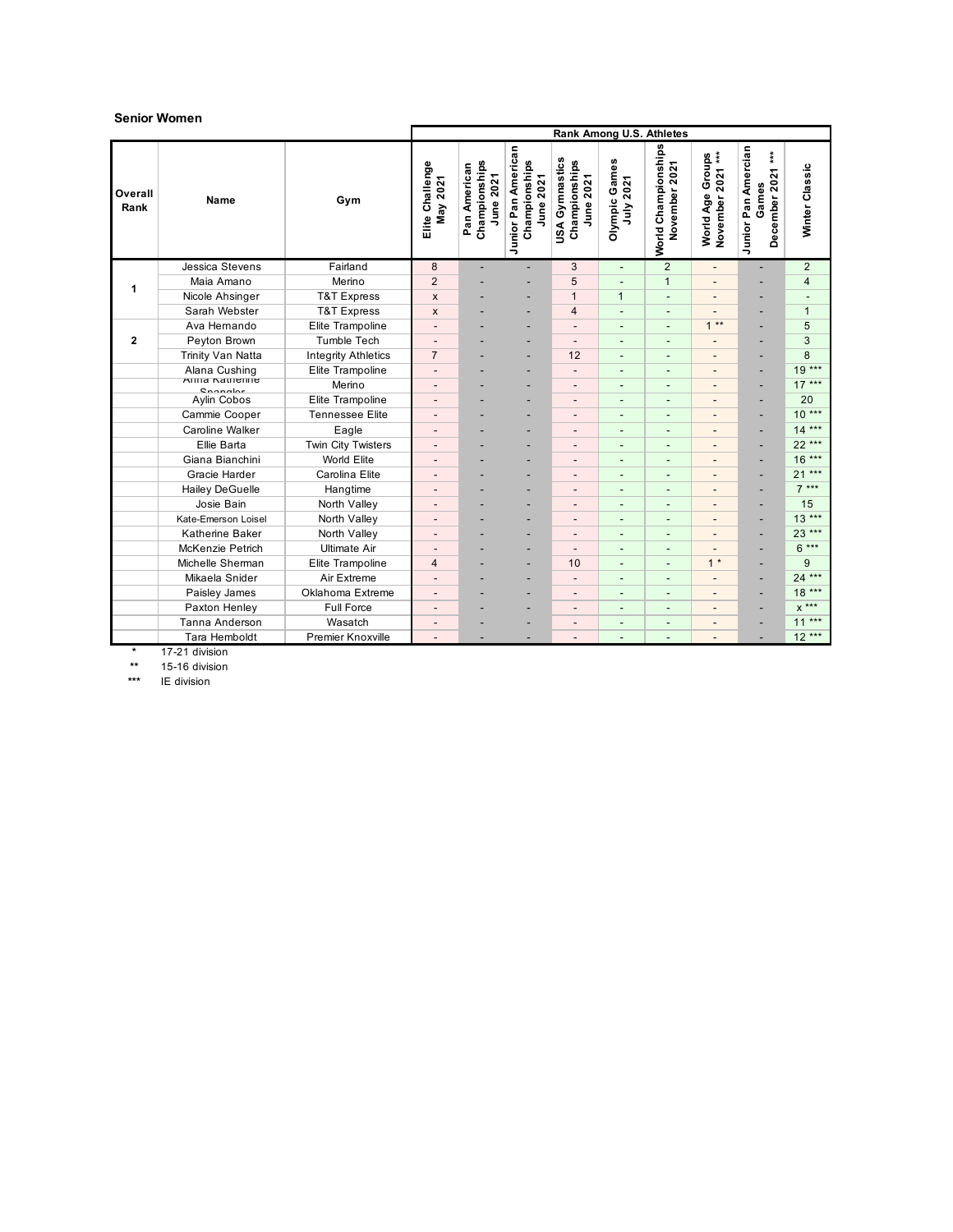# **Trampoline Junior Athlete Ranking**

*As at 3.15.2022*

## **Notes to the spreadsheets:**

Meets are marked as least important (red), moderately important (orange), and most important (green), for the purposes of determining rankings.

Rankings will be redone at the conclusion of each meet.

Rankings are recorded when both preliminary routines are completed (2021) and at least one preliminary routine is completed (2022).

Rankings are based on preliminaries.

Rankings are shown for selected athletes; remaining athletes and athletes within the same ranking are listed alphabetically by first name.

#### **Rank Among U.S. Athletes USA Gymnastics**  Championships<br>June 2021 World Age Groups<br>November 2021 **World Age Groups** Elite Challenge<br>May 2021 **USA Gymnastics Elite Challenge Championships November 2021** Winter Classic **Winter Classic June 2021 Overall Rank Name Gym** Gavin Britton | Premier | 1 | 3 | 1 | 9 **1**Will Cockrill \* Flip Factory 2 3 3 1 Micah Miner \* Kris Power Tumbling 1 1 2 1 3 **2** Xavier Harper \* Premier Knoxville | 3 | 1 | 2 | 2 **3** Luke Davis Kris Power Tumbling 2 2 2 2 12 Hudson Higgins  $\parallel$  World Elite  $\parallel$  -  $\parallel$  -  $\parallel$  -  $\parallel$  7 Max Poveda  $\begin{array}{|c|c|c|c|c|c|}\n\hline\n\text{Max Poveda} & \text{World Elite} & - & - & - & 10\n\end{array}$ Sam Alterson Sonshine **Fig.** - Fig. 3 Samuel Sheyman \* Tornado - 4 - 5 Taj Gleitsman Vargas Academy - - - 4 Tyler Tolerico | Elevated | - | - | - | 11 Van Larson | Aspire Kids | 3 | 1 | - | 6

## **Junior Men**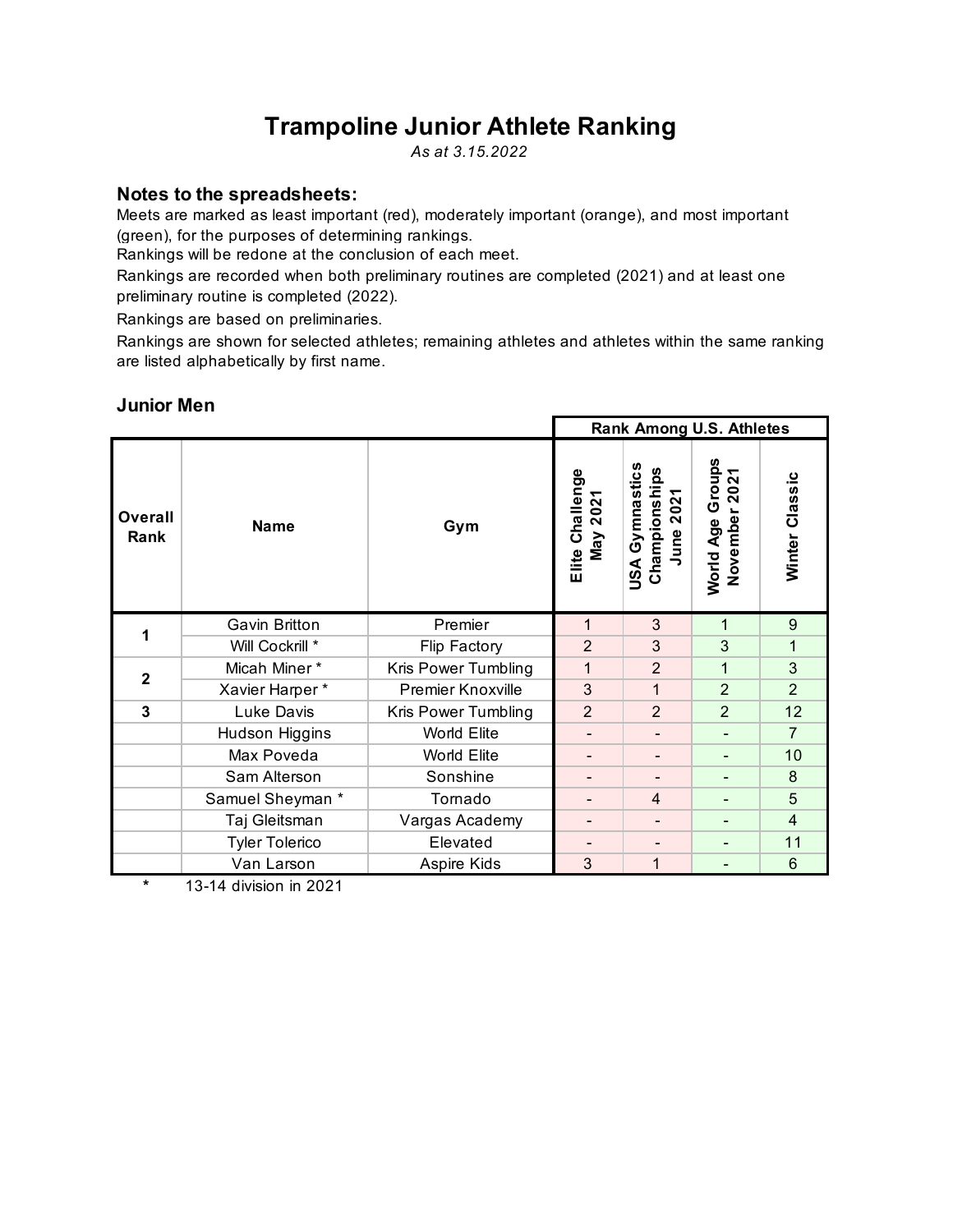## **Junior Women**

|                 |                            |                            |                             | <b>Rank Among U.S. Athletes</b>                    |                                                 |                          |
|-----------------|----------------------------|----------------------------|-----------------------------|----------------------------------------------------|-------------------------------------------------|--------------------------|
| Overall<br>Rank | <b>Name</b>                | Gym                        | Elite Challenge<br>May 2021 | Gymnastics<br>Championships<br>2021<br>June<br>USA | $**$<br>Groups<br>2021<br>World Age<br>November | Winter Classic           |
| 1               | Leah Edelman *             | Elite Trampoline           | $\overline{2}$              | $\mathbf{1}$                                       | $\overline{2}$                                  | 1                        |
|                 | Leah Garafalo              | Elite Trampoline           | $\overline{2}$              | $\overline{2}$                                     | $\mathbf{1}$                                    | $\overline{2}$           |
| $\overline{2}$  | Ava DeHanes*               | Elite Trampoline           | 1                           | $\overline{2}$                                     | $\mathbf{1}$                                    | $\overline{\phantom{0}}$ |
|                 | Rayleigh Huette            | <b>K&amp;L Tumbletown</b>  | 3                           | 3                                                  |                                                 | 3                        |
| 3               | Isabella Pansano*          | <b>World Champions</b>     | 3                           | $\overline{4}$                                     | 3                                               | 5                        |
|                 | Ashley Sherman             | Elite Trampoline           | 4                           | 5                                                  | $\overline{\phantom{a}}$                        | 11                       |
|                 | Betsy Nash *               | Merino                     | 5                           | $\blacksquare$                                     | $\overline{\phantom{a}}$                        | 9                        |
|                 | <b>Caroline Evans</b>      | <b>Silver Stars</b>        | 5                           | $\overline{4}$                                     | $\blacksquare$                                  | 14                       |
|                 | Clara McNew                | Fondulac Flyers            | $\overline{\phantom{a}}$    | $\overline{\phantom{a}}$                           | $\overline{\phantom{a}}$                        | 6                        |
|                 | Hana Goulart               | Vargas                     |                             | $\overline{\phantom{a}}$                           |                                                 | 16                       |
|                 | Hannah Leder*              | <b>Integrity Athletics</b> | $6\phantom{1}$              | $\overline{7}$                                     |                                                 | 15                       |
|                 | Isabella Bowman *          | <b>Integrity Athletics</b> | $\overline{7}$              | $6\phantom{1}$                                     |                                                 | 13                       |
|                 | Kaitlyn Holsapple          | Oklahoma Extreme           |                             |                                                    | $\qquad \qquad \blacksquare$                    | 10                       |
|                 | Kate Arakawa *             | Eagle                      | 8                           | 5                                                  |                                                 | $\overline{7}$           |
|                 | Logan McCoy                | Elite Trampoline           | 1                           | 1                                                  | $\overline{2}$                                  | 4                        |
|                 | Maxine Touisithiphonexay * | Elite World                | 9                           | $\overline{\phantom{a}}$                           | $\qquad \qquad \blacksquare$                    | 12                       |
|                 | Samantha Breckenridge *    | Kris Power Tumbling        | $\overline{4}$              | 3                                                  |                                                 | 8                        |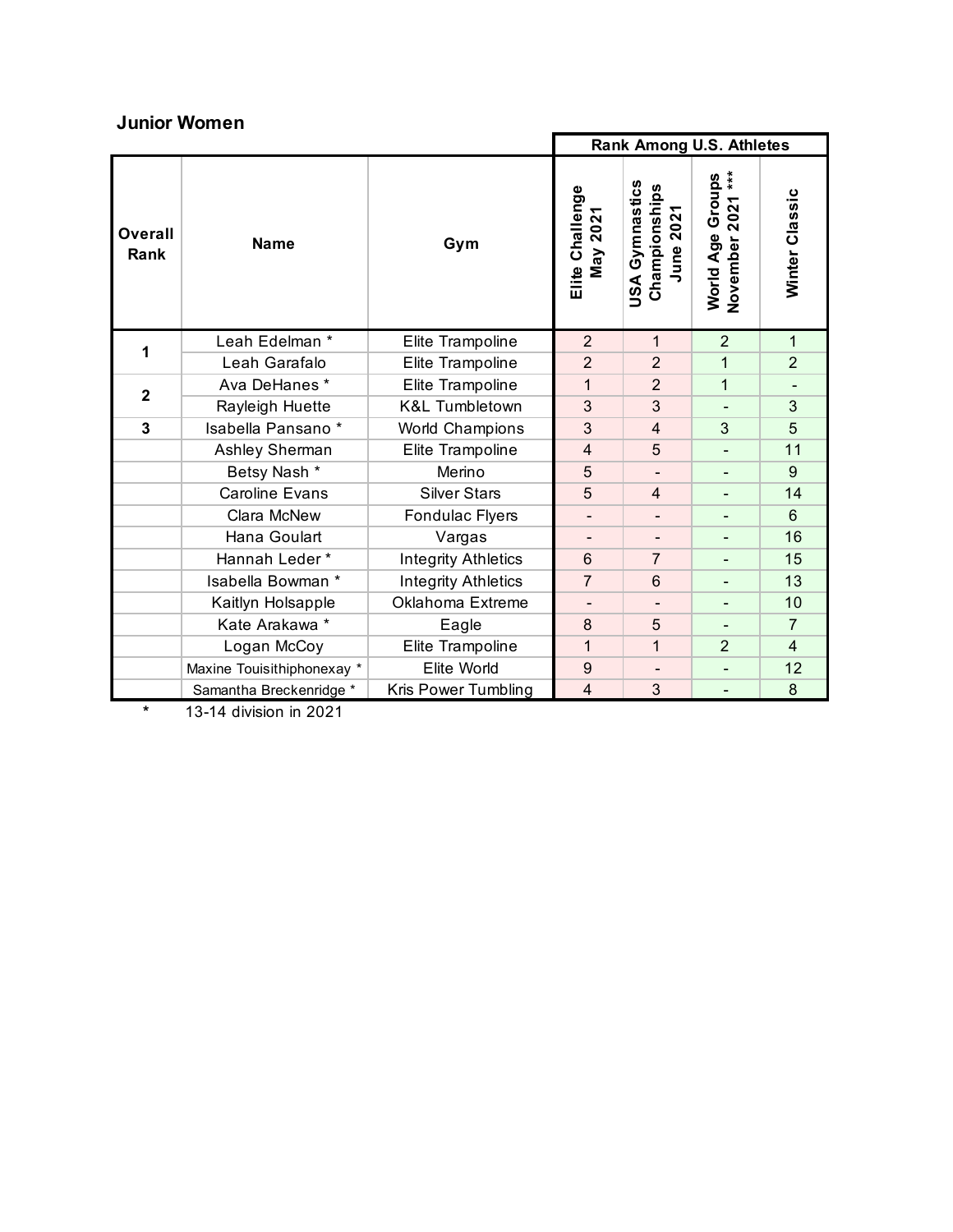## **Tumbling Senior Athlete Ranking**

*As at 4.23.2022*

#### **Notes to the spreadsheets:**

Meets are marked as least important (red), moderately important (orange), and most important (green), for the purposes of determining rankings.

Rankings will be redone at the conclusion of each meet.

Rankings are recorded when both preliminary routines are completed.

Rankings are based on finals, then preliminaries for non-qualifiers.

For the 2021-2022 season, IE and SE Scores are combined in order to determine rankings.

Rankings are shown for selected athletes; remaining athletes and athletes within the same ranking are listed alphabetically by first name.

#### **Senior Men**

|                 |                        |                            | <b>Rank Among U.S. Athletes</b> |                                                 |                                     |                                             |                |                 |  |
|-----------------|------------------------|----------------------------|---------------------------------|-------------------------------------------------|-------------------------------------|---------------------------------------------|----------------|-----------------|--|
| Overall<br>Rank | <b>Name</b>            | Gym                        | Elite Challenge<br>May 2021     | Gymnastics<br>Championships<br>June 2021<br>USA | World Championships<br>November 202 | Groups<br>November 2021<br><b>World Age</b> | Winter Classic | Elite Challenge |  |
| W               | Dominic Dumas          | Air Extreme                | $\overline{2}$                  | 2                                               | $\blacksquare$                      | $\mathbf{1}$                                | 2              | $\overline{2}$  |  |
| W               | Kaden Brown            | Wasatch                    | $\mathbf{1}$                    | $\mathbf{1}$                                    | $\mathbf{1}$                        | $\frac{1}{2}$                               | $\mathbf{1}$   | $\mathbf{1}$    |  |
| 1               | Alec Pelezo *          | <b>World Champions</b>     | 3                               | 4                                               | $\overline{\phantom{a}}$            | $\overline{\phantom{a}}$                    | $\overline{7}$ | 3               |  |
|                 | Kaleb Cave *           | Fairland                   | ۰                               | $\overline{2}$                                  | $\overline{\phantom{a}}$            | $\overline{\phantom{a}}$                    | $4**$          |                 |  |
| $\mathbf{2}$    | Patrick Lyell          | Elmwood                    |                                 | $\overline{\phantom{a}}$                        | $\overline{\phantom{a}}$            | $\overline{\phantom{a}}$                    | 3              | 16              |  |
|                 | Alexander Cole *       | Dynamite                   | $\mathbf{1}$                    | $\mathbf{1}$                                    |                                     | $\overline{2}$                              | 18             | 8               |  |
|                 | <b>Bayley Pierce</b>   | <b>Pierce Athletics</b>    | $\qquad \qquad \blacksquare$    | $\overline{\phantom{a}}$                        | $\overline{\phantom{m}}$            |                                             | 16             | 17              |  |
|                 | Benjamin Glass         | Dynamic                    |                                 |                                                 | $\overline{\phantom{a}}$            | $\overline{\phantom{a}}$                    |                | $15***$         |  |
|                 | BJ Mensah <sup>*</sup> | CAVU                       | $\overline{2}$                  | 3                                               | $\blacksquare$                      | $\mathbf{1}$                                | 13             | 5               |  |
|                 | Charlie Larson         | Twin City Twisters         | 3                               | 3                                               | $\overline{2}$                      | $\blacksquare$                              | 5              |                 |  |
|                 | Dylan Bealey           | Aspire                     |                                 |                                                 | $\overline{\phantom{m}}$            | $\overline{\phantom{a}}$                    | $8**$          | $7**$           |  |
|                 | Dylan McGuire          | Trevino's                  |                                 |                                                 | $\overline{\phantom{a}}$            | $\qquad \qquad \blacksquare$                |                | 10              |  |
|                 | Ghavyn Thompson        | Aspire Kids                | $\overline{\phantom{a}}$        | $\overline{\phantom{a}}$                        | $\overline{\phantom{a}}$            | $\qquad \qquad \blacksquare$                | $12**$         | $13**$          |  |
|                 | Hunter Moravec         | Elite Sports Complex       | $\overline{\phantom{a}}$        |                                                 | $\overline{a}$                      | $\overline{\phantom{0}}$                    | $14**$         | 12              |  |
|                 | Jovohn Arriaga         | Desert Gymcats             | $\qquad \qquad \blacksquare$    | $\overline{\phantom{a}}$                        | $\overline{\phantom{a}}$            | $\overline{\phantom{a}}$                    | 17             | $17***$         |  |
|                 | Morgan Kessler         | World Champions            |                                 |                                                 |                                     |                                             | $10**$         | $11**$          |  |
|                 | Raf Bryant             | <b>Integrity Athletics</b> | -                               | $\overline{\phantom{a}}$                        | $\overline{a}$                      | $\overline{2}$                              | $9**$          | $9**$           |  |
|                 | Smith Light            | <b>Integrity Athletics</b> | $\overline{\phantom{a}}$        | $\overline{\phantom{a}}$                        | $\overline{\phantom{a}}$            |                                             | $11**$         | $14**$          |  |
|                 | Tyji Kazeem-Riley      | <b>FlipCity South</b>      |                                 |                                                 |                                     |                                             | 15             | 6               |  |
| A               | Kayne Johnson          | <b>Tennessee Elite</b>     | $\overline{4}$                  | 4                                               |                                     | $\overline{a}$                              | 6              | 3               |  |

W World Games athlete

A Age over 21

\* 15-16 division in 2021

\*\* IE division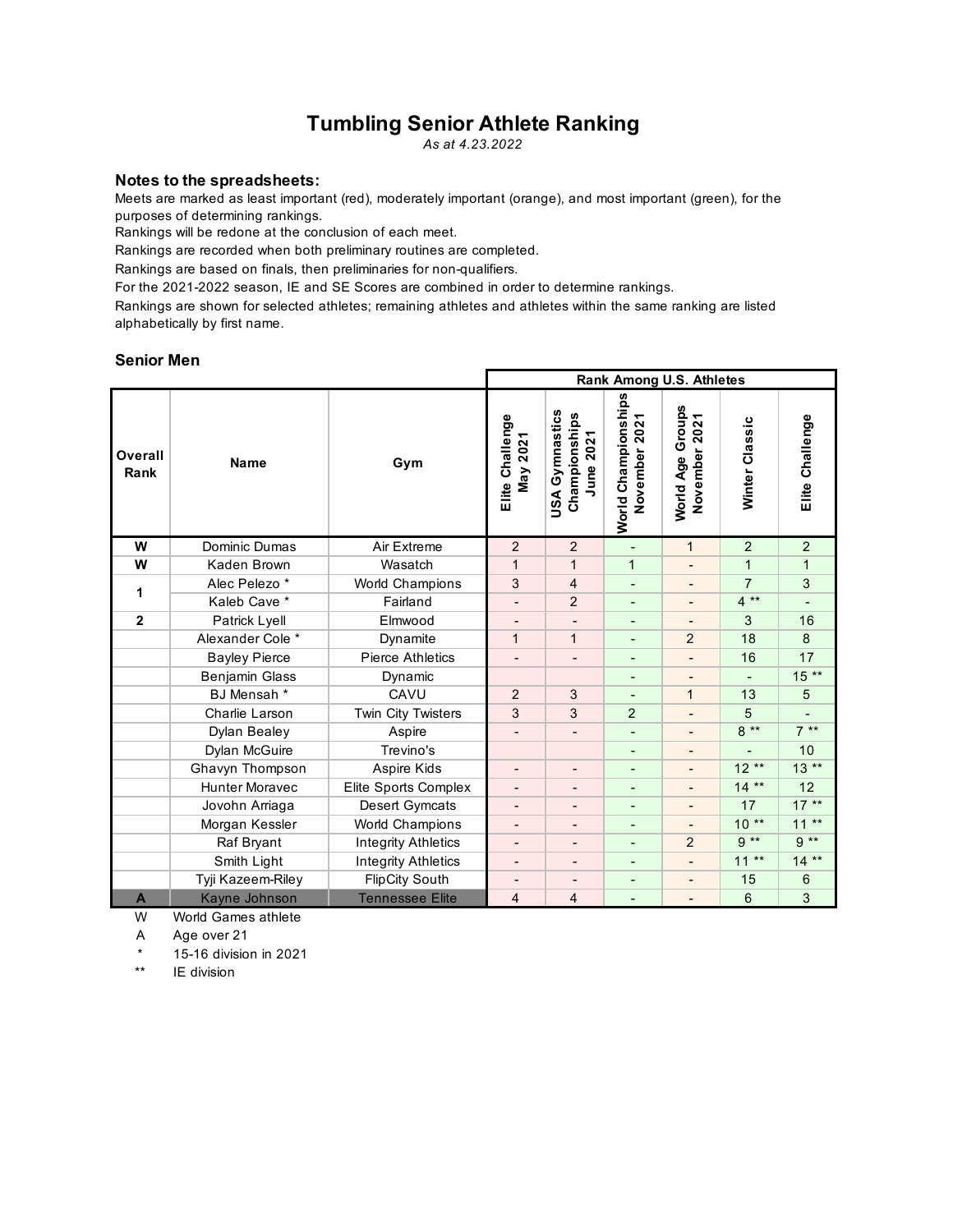#### **Senior Women**

|                 |                         |                           |                                        |                                                 |                                                          | Rank Among U.S. Athletes                         |                |                 |
|-----------------|-------------------------|---------------------------|----------------------------------------|-------------------------------------------------|----------------------------------------------------------|--------------------------------------------------|----------------|-----------------|
| Overall<br>Rank | <b>Name</b>             | Gym                       | Elite Challenge<br>↽<br><b>May 202</b> | USA Gymnastics<br>Championships<br>2021<br>June | World Championships<br>$\overline{ }$<br>202<br>November | $***$<br>Groups<br>2021<br>World Age<br>November | Winter Classic | Elite Challenge |
| W               | Miah Bruns              | <b>World Champions</b>    | $\mathbf 1$                            | 1                                               | $\mathsf{x}$                                             | $\overline{\phantom{a}}$                         | $\mathbf{1}$   | $\mathbf{1}$    |
| W               | Tia Taylor              | <b>Premier Knoxville</b>  | 5                                      | 5                                               | $\mathbf{1}$                                             |                                                  | 8              | $\overline{2}$  |
| 1               | Jill Papenhause *       | <b>Central Illinois</b>   | $\overline{2}$                         | $\overline{2}$                                  | $\overline{a}$                                           | $\mathbf{1}$                                     | $6**$          | 3               |
|                 | Tasha Williams *        | World Champions           |                                        | 4                                               | $\overline{\phantom{a}}$                                 | $\qquad \qquad \blacksquare$                     | $2**$          | 12              |
| $\mathbf{2}$    | Nasiarra Riley *        | <b>FlipCity South</b>     | 3                                      | 6                                               | $\blacksquare$                                           | $\blacksquare$                                   | 11             | 5               |
|                 | Amanda Coes             | So Cal TTC                |                                        |                                                 |                                                          |                                                  | $15**$         | $11**$          |
|                 | Ashley McDonald         | Wasatch                   | $\overline{7}$                         | 6                                               | $\overline{\phantom{a}}$                                 | $\mathbf{1}$                                     | 14             | 14              |
|                 | Ava Binkowski *         | Elite Sports Complex      |                                        | $\overline{7}$                                  | $\overline{\phantom{a}}$                                 | $\overline{\phantom{a}}$                         | $12**$         | $8**$           |
|                 | Brooklyn Brumble *      | Oklahoma Extreme          | $\overline{4}$                         | 5                                               | $\blacksquare$                                           | -                                                | $10**$         | $7**$           |
|                 | Karlee English          | Powerhouse                |                                        | $\overline{\phantom{a}}$                        | $\overline{\phantom{a}}$                                 |                                                  | $13**$         | $10**$          |
|                 | Kira Schwartz           | So Cal TTC                |                                        |                                                 |                                                          |                                                  | 18             | 9               |
|                 | Lizzie Roiger*          | <b>Central Illinois</b>   |                                        | 3                                               | $\overline{\phantom{a}}$                                 | $\overline{\phantom{a}}$                         | $9**$          |                 |
|                 | Nastia Katchalova *     | Elite World               | $\mathbf{1}$                           | 1                                               | $\blacksquare$                                           | 2                                                | 16             | 15              |
|                 | Sarah Thompson          | J and J                   | 4                                      | $\overline{2}$                                  | X                                                        |                                                  | 3              | 16              |
|                 | Savanna Cecil           | <b>Premier Knoxville</b>  | 3                                      | 4                                               | $\overline{2}$                                           |                                                  | $\overline{7}$ | $\overline{4}$  |
|                 | Shelby Nobuhara         | High Altitude             | $\overline{2}$                         | 3                                               | $\overline{\phantom{a}}$                                 |                                                  | 5              | 13              |
|                 | Susan Gill              | Eagle                     |                                        | $\overline{\phantom{a}}$                        | $\overline{\phantom{a}}$                                 | $\overline{2}$                                   | 17             |                 |
| A               | <b>Isabel Steinmetz</b> | <b>Gymnastics Central</b> | 6                                      | $\overline{7}$                                  |                                                          |                                                  | 4              | 6               |

W World Games athlete

A Age over 21

**\*** 15-16 division in 2021

\*\* IE division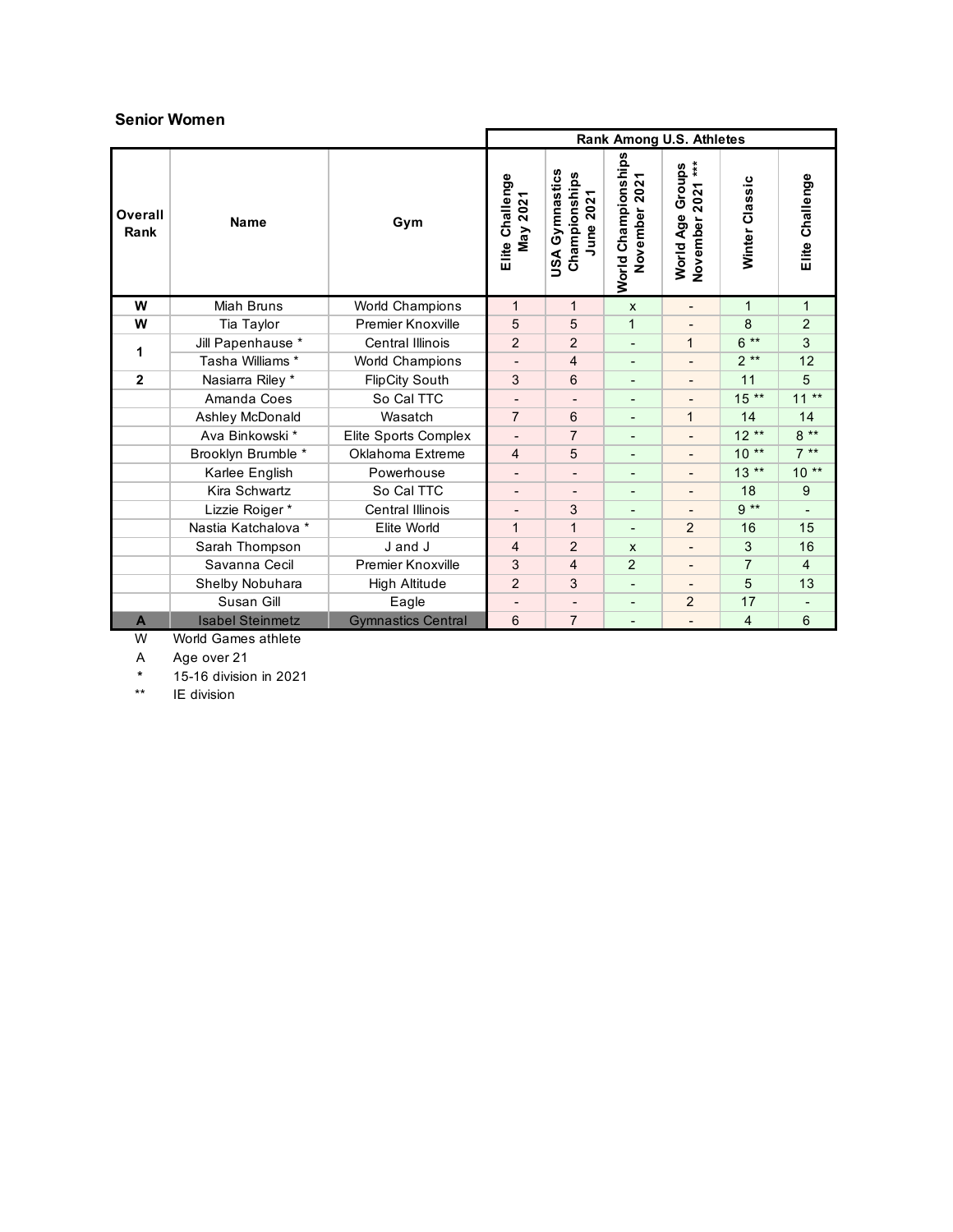# **Tumbling Junior Athlete Ranking**

*As at 3.15.2022*

## **Notes to the spreadsheets:**

Meets are marked as least important (red), moderately important (orange), and most important (green), for the purposes of determining rankings.

Rankings will be redone at the conclusion of each meet.

Rankings are recorded when both preliminary routines are completed (2021) and at least one preliminary routine is completed (2022).

Rankings are based on preliminaries.

Rankings are shown for selected athletes; remaining athletes and athletes within the same ranking are listed alphabetically by first name.

## **Junior Men**

|                 |                |                          |                               |                                                                         | <b>Rank Among U.S. Athletes</b>          |                |
|-----------------|----------------|--------------------------|-------------------------------|-------------------------------------------------------------------------|------------------------------------------|----------------|
| Overall<br>Rank | <b>Name</b>    | Gym                      | Elite Challenge<br>202<br>Vay | n<br>ပ္က<br>Gymnastic<br>Championshi<br>N<br>0<br>$\sim$<br>lune<br>USA | Groups<br>202<br>Novembe<br>Age<br>World | Winter Classic |
|                 | Cristian Orth  | So Cal TTC               | 1                             | 1                                                                       | 1                                        |                |
|                 | Xavier Harper* | <b>Premier Knoxville</b> | 1                             |                                                                         |                                          | $\overline{2}$ |
| $\overline{2}$  | Micah Miner*   | Kris Power Tumbling      | $\overline{2}$                | $\overline{2}$                                                          | 2                                        | 5              |
|                 | ZaQuae Carter  | CAVU                     |                               |                                                                         |                                          | 3              |
| 3               | Amare Walker   | CAVU                     |                               |                                                                         |                                          | $\overline{4}$ |
|                 | Samuel Blando  | So Cal TTC               |                               |                                                                         |                                          | 6              |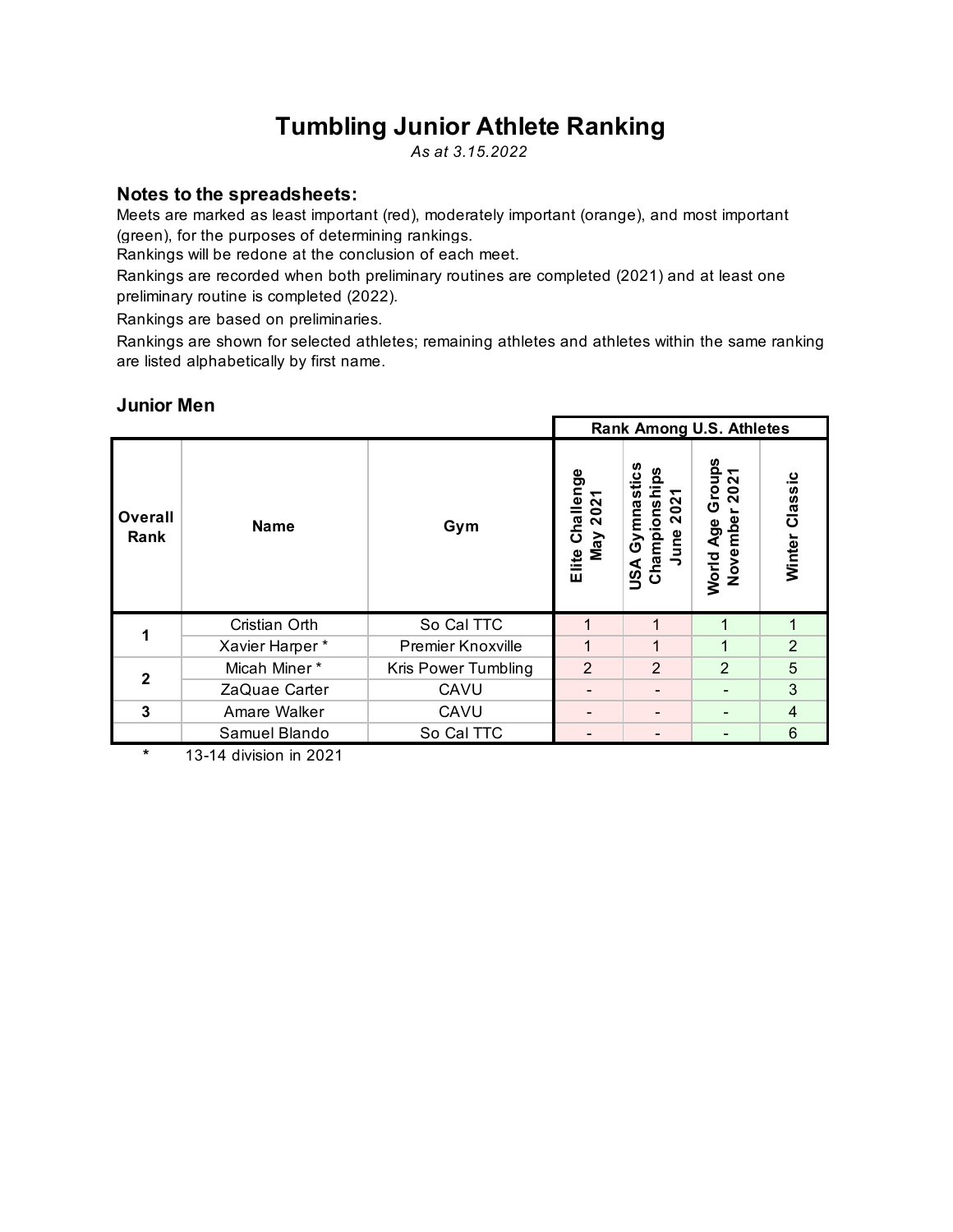## **Junior Women**

|                 |                   |                        | <b>Rank Among U.S. Athletes</b>   |                                                                 |                                                      |                   |  |  |
|-----------------|-------------------|------------------------|-----------------------------------|-----------------------------------------------------------------|------------------------------------------------------|-------------------|--|--|
| Overall<br>Rank | <b>Name</b>       | Gym                    | Challenge<br>2021<br>Nay<br>Elite | თ<br>U)<br>N<br>Gymna<br>Champions<br>0<br>$\sim$<br>une<br>SSU | $*$<br>roups<br>202<br>ō<br>Age<br>November<br>World | Classic<br>Winter |  |  |
|                 | Brooklyn Jolley * | Northern Star Bounders |                                   | $\overline{2}$                                                  |                                                      |                   |  |  |
|                 | Rosalie Thongphay | <b>USA Youth</b>       |                                   |                                                                 | 1                                                    | $\overline{2}$    |  |  |
| $\mathbf{2}$    | Amelia Gasper*    | Central Illinois       |                                   | 1                                                               |                                                      | 3                 |  |  |
|                 | London Hunt *     | <b>World Champions</b> | $\overline{2}$                    | 3                                                               | 1                                                    | 5                 |  |  |
| 3               | Olivia Pierce *   | Elmwood                | 3                                 | 4                                                               |                                                      | 4                 |  |  |
|                 | Jackie Kent       | Elite Sports Complex   |                                   |                                                                 |                                                      | 6                 |  |  |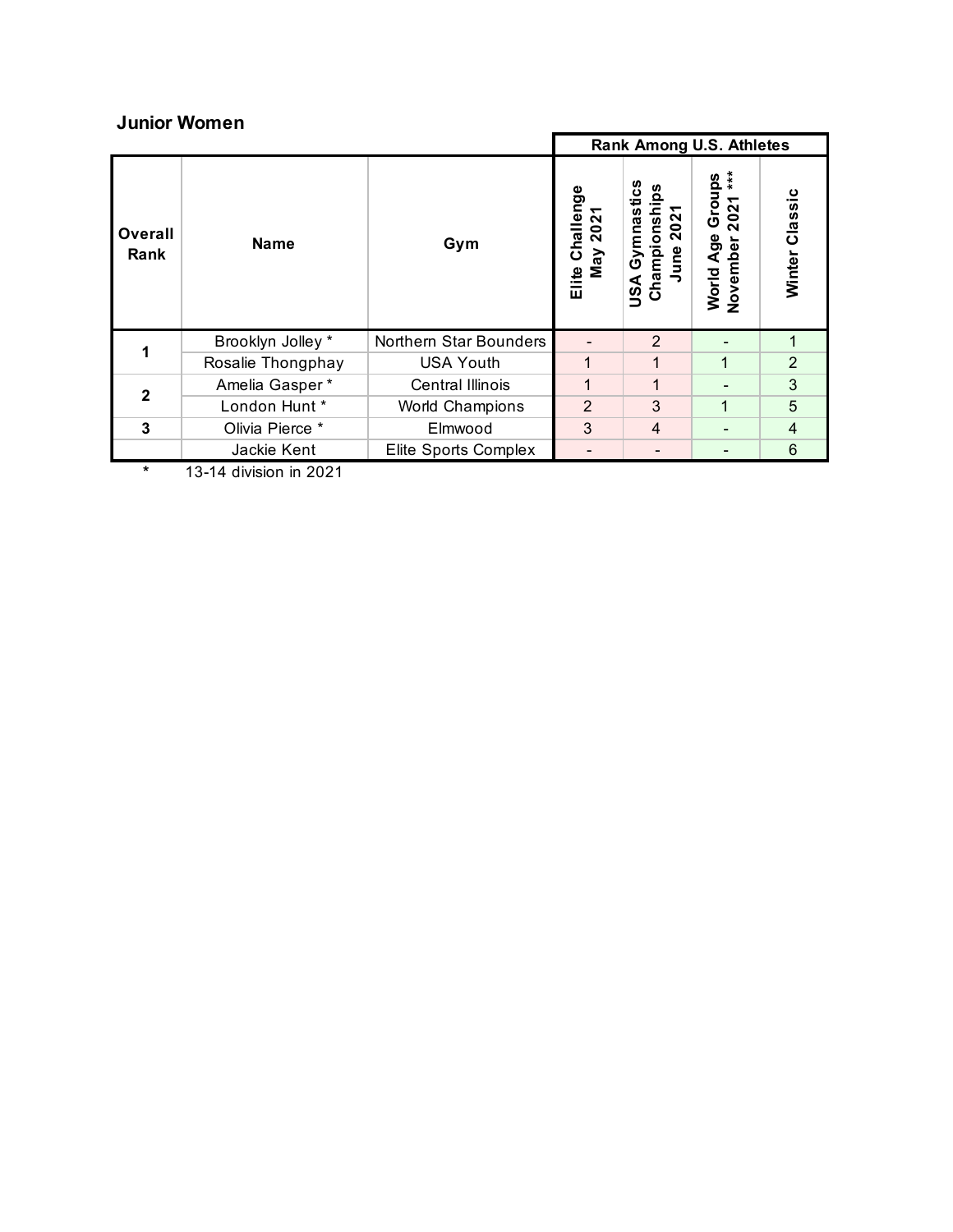## **Double Mini Senior Athlete Ranking**

*As at 3.15.2022*

#### **Notes to the spreadsheets:**

Meets are marked as least important (red), moderately important (orange), and most important (green), for the purposes of determining rankings.

Rankings will be redone at the conclusion of each meet.

Rankings are recorded when both preliminary routines are completed.

Rankings are based on finals, then preliminaries for non-qualifiers.

For the 2021-2022 season, IE and SE Scores are combined in order to determine rankings.

Rankings are shown for selected athletes; remaining athletes and athletes within the same ranking are listed alphabetically by first name.

#### **Senior Men**

|                 |                         |                            | <b>Rank Among U.S. Athletes</b> |                                              |                                      |                                   |                    |                 |
|-----------------|-------------------------|----------------------------|---------------------------------|----------------------------------------------|--------------------------------------|-----------------------------------|--------------------|-----------------|
| Overall<br>Rank | <b>Name</b>             | Gym                        | Elite Challenge<br>May 2021     | USA Gymnastics<br>Championships<br>June 2021 | World Championships<br>November 2021 | World Age Groups<br>November 2021 | Winter Classic     | Elite Challenge |
| W               | Ruben Padilla           | Wasatch                    | $\mathbf{1}$                    | X                                            | $\mathbf{1}$                         | $\mathbf{r}$                      | $\mathbf{1}$       | $\mathbf{1}$    |
| W               | <b>Tomas Minc</b>       | Dynamite                   | $\overline{4}$                  | $\pmb{\times}$                               | 3                                    | $\blacksquare$                    | $\overline{2}$     | $\overline{2}$  |
|                 | Changa Anderson         | <b>Silver Stars</b>        | 3                               | $\pmb{\times}$                               | $\overline{2}$                       |                                   | 3                  | 11              |
| 1               | <b>Hunter Moravec</b>   | Elite Sports Complex       | $\,6$                           | $\overline{2}$                               | $\overline{a}$                       | $\mathbf{1}$                      | $\overline{4}$     | $\overline{4}$  |
| $\mathbf{2}$    | Dylan Kline             | Flipside                   | 8                               | $\overline{7}$                               |                                      |                                   | 5                  | 8               |
|                 | Aaron Remole *          | Carolina Elite             | 5                               | $\blacksquare$                               | ä,                                   | $\blacksquare$                    | 29                 | 27              |
|                 | Alec Pelezo *           | <b>World Champions</b>     | $\mathbf{1}$                    | $\mathbf{1}$                                 | $\blacksquare$                       | $\blacksquare$                    | 18                 | 20              |
|                 | Alexander Cole *        | Dynamite                   | $\overline{2}$                  | $\overline{4}$                               |                                      | $\mathbf{1}$                      | 24                 | 26              |
|                 | Antonio Figueroa        | <b>Champions Westlake</b>  |                                 |                                              |                                      |                                   | $\blacksquare$     | $16***$         |
|                 | Ben Adams*              | Sonshine                   | $\overline{4}$                  | $6\phantom{1}6$                              |                                      |                                   | $22**$             |                 |
|                 | Benjamin Glass          | Dynamic                    |                                 |                                              |                                      |                                   | $\blacksquare$     | $15**$          |
|                 | BJ Mensah *             | CAVU                       | $\qquad \qquad \blacksquare$    | 3                                            | $\overline{\phantom{a}}$             | $\overline{\phantom{a}}$          | 26                 | 25              |
|                 | <b>Brady Wilson</b>     | Skywalkers                 |                                 |                                              |                                      |                                   | $\pmb{\mathsf{X}}$ |                 |
|                 | <b>Brandon Anderson</b> | <b>Spark Athletics</b>     | 15                              | 14                                           | $\overline{\phantom{a}}$             |                                   | 25                 |                 |
|                 | <b>Brendon Newton</b>   | The Palaestra              |                                 |                                              |                                      |                                   | 23                 | 18              |
|                 | <b>Carver Stennett</b>  | Fondulac Flyers            | 5                               | 5                                            | $\blacksquare$                       | $\blacksquare$                    | 27                 | 32              |
|                 | Charlie Larson          | Twin City Twisters         | 16                              | $\mathsf{x}$                                 | $\overline{\phantom{a}}$             |                                   | 14                 |                 |
|                 | CJ Castiglione          | Wasatch                    | 19                              | 11                                           |                                      |                                   | 15                 | $\mathsf{x}$    |
|                 | <b>Cullen Howell</b>    | Twin City Twisters         |                                 |                                              |                                      |                                   |                    | $12**$          |
|                 | Dylan Bealey            | Aspire                     |                                 |                                              |                                      |                                   | $7**$              | $10**$          |
|                 | Dylan Gharbaoui         | So Cal TTC                 | $\blacksquare$                  | $\blacksquare$                               | $\blacksquare$                       | $\blacksquare$                    | $8**$              | $13**$          |
|                 | Ghavyn Thompson         | Aspire Kids                | 10                              | $\overline{4}$                               |                                      |                                   | X                  | 33              |
|                 | Jaden Vales             | <b>Spark Athletics</b>     | 13                              | 12                                           | $\blacksquare$                       | $\blacksquare$                    | $\mathsf{x}$       | 23              |
|                 | Jonathon Purdum         | Airbenders                 | 18                              | 15                                           | $\blacksquare$                       |                                   | 17                 | 24              |
|                 | Joshua Bly *            | <b>Integrity Athletics</b> |                                 | 5                                            |                                      |                                   | 31                 | 28              |
|                 | Konrad Chelstowski*     | The Palaestra              | 3                               | 2                                            | $\blacksquare$                       | $\blacksquare$                    | 30                 | 21              |
|                 | Mateo Ucros             | TAG USA                    |                                 | $\blacksquare$                               | $\blacksquare$                       |                                   | $9^{**}$           | $8**$           |
|                 | Merrill Hunter          | <b>Team Legacy</b>         | 11                              | 6                                            | $\blacksquare$                       | $\blacksquare$                    | 13                 | 6               |
|                 | Nate Swanepoel          | Vargas                     | $\overline{\phantom{m}}$        | $\blacksquare$                               | $\blacksquare$                       |                                   | $12**$             | $7**$           |
|                 | Nick Francken           | Tornado                    | $\overline{a}$                  | L.                                           | $\blacksquare$                       | ÷,                                | 19                 | 30              |
|                 | Peter Brewer            | TAG USA                    |                                 |                                              |                                      |                                   | $\blacksquare$     | $32**$          |
|                 | Raf Bryant              | <b>Integrity Athletics</b> | 17                              | 10                                           | $\blacksquare$                       | $\overline{a}$                    | 19                 | 22              |
|                 | Roman Alvarez *         | Tumble Tech                | 5                               | $\blacksquare$                               |                                      |                                   | $6**$              | $17***$         |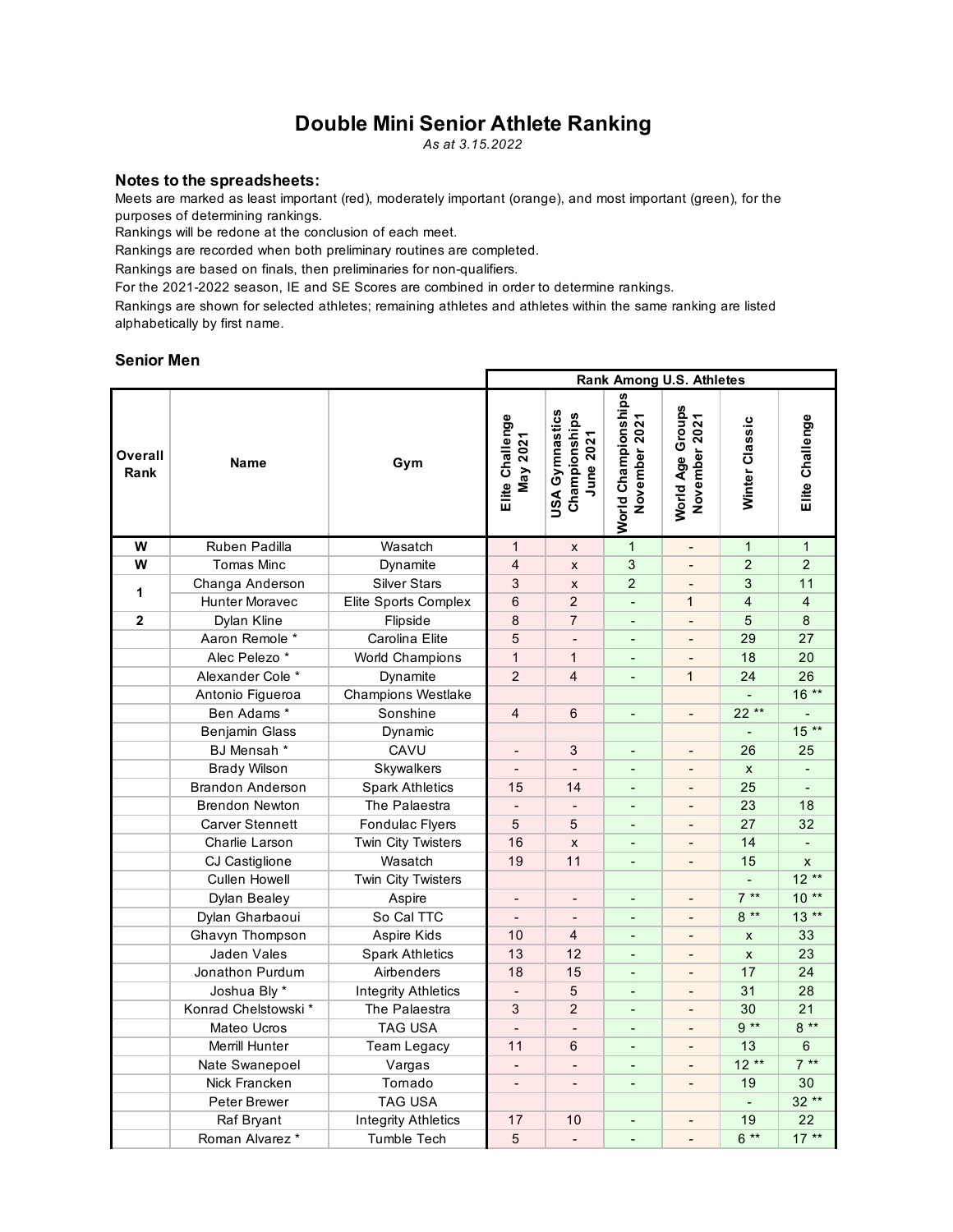| Rory O'Neil          | Twin City Twisters  | 9              | X |  | 11     |        |
|----------------------|---------------------|----------------|---|--|--------|--------|
| Ryan Diez            | <b>TAG USA</b>      |                |   |  | $10**$ | $34**$ |
| Ryan MacCagnan       | <b>Stars</b>        |                |   |  |        | 3      |
| Smith Light          | Integrity Athletics | 12             | 8 |  | 28     | 29     |
| <b>Trevor Harder</b> | Carolina Elite      | $\mathfrak{p}$ |   |  | X      | 5      |
| Zach Chesler         | North Valley        |                |   |  |        | $14**$ |
| Jeremy Cooper        | <b>World Elite</b>  | 14             | 9 |  | 21     | 19     |
| Joshua Cooper        | <b>World Elite</b>  |                | 3 |  | 16     | 31     |

W World Games athlete

A Age over 21

**\*** 15-16 division in 2021

**IE** division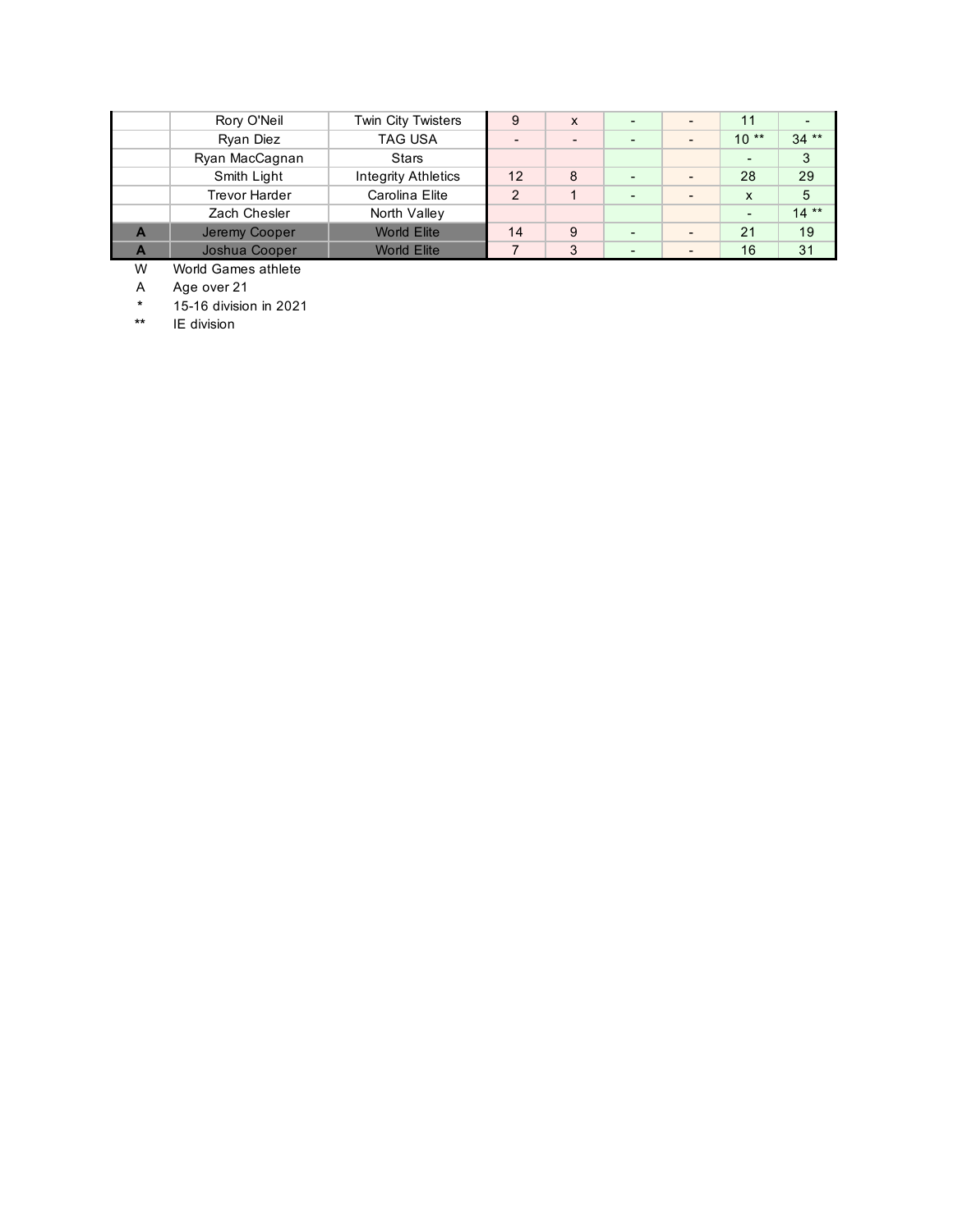#### **Senior Women**

|                 |                      |                            | Rank Among U.S. Athletes          |                                                 |                                         |                                      |                       |                 |
|-----------------|----------------------|----------------------------|-----------------------------------|-------------------------------------------------|-----------------------------------------|--------------------------------------|-----------------------|-----------------|
| Overall<br>Rank | Name                 | Gym                        | Elite Challenge<br><b>May 202</b> | USA Gymnastics<br>Championships<br>2021<br>June | World Championships<br>2021<br>November | Groups<br>November 2021<br>World Age | Winter Classic        | Elite Challenge |
| W               | Shelby Nobuhara      | High Altitude              | 2                                 |                                                 | $\mathbf{1}$                            | $\overline{\phantom{0}}$             | 3                     | $\mathbf{1}$    |
| W               | Tristan Van Natta    | <b>Integrity Athletics</b> | 1                                 | 3                                               | $\overline{2}$                          |                                      | 1                     | $\overline{2}$  |
| 1               | Aliah Raga           | <b>Dulles</b>              | 10                                | 1                                               |                                         |                                      | $\overline{2}$        | 5               |
|                 | Josie Bain *         | North Valley               | 3                                 | 1                                               |                                         | $\mathbf{1}$                         | 4                     | 6               |
| $\overline{2}$  | Ava Binkowski *      | Elite Sports Complex       |                                   | $\overline{2}$                                  |                                         | $\overline{2}$                       | 7                     | 11              |
|                 | Avery Kroeker*       | Let it Shine               | $\overline{2}$                    | 4                                               |                                         |                                      | $9**$                 | $8**$           |
|                 | Cammie Cooper        | <b>Tennessee Elite</b>     | 6                                 | $\overline{7}$                                  | $\blacksquare$                          | 2                                    | $\mathsf{x}$          | 14              |
|                 | Caroline Walker      | Eagle                      |                                   |                                                 |                                         |                                      | $10**$                | 12              |
|                 | Finley Merker*       | DuPage                     | $\mathbf 1$                       | 3                                               | $\blacksquare$                          | ٠                                    | 15                    | $\overline{4}$  |
|                 | Gracie Harder        | Carolina Elite             | 8                                 | 5                                               |                                         | $\mathbf{1}$                         | 14                    | X               |
|                 | Karlee English       | Powerhouse                 | $\qquad \qquad \blacksquare$      | $\qquad \qquad \blacksquare$                    | $\overline{\phantom{a}}$                | -                                    | 18                    | 17              |
|                 | Kate-Emerson Loisel  | North Valley               | $\overline{\phantom{0}}$          | $\overline{\phantom{0}}$                        |                                         |                                      | $^{\star\star}$<br>11 | $10**$          |
|                 | Katherine Baker      | North Valley               | $\overline{\phantom{a}}$          | $\overline{\phantom{a}}$                        | $\overline{\phantom{a}}$                | Ξ.                                   | $12**$                | $9**$           |
|                 | Kimberly Tipton      | Victoria Gymagic           |                                   |                                                 |                                         |                                      |                       | 18              |
|                 | Kira Schwartz        | So Cal TTC                 | $\overline{\phantom{a}}$          | $\overline{\phantom{a}}$                        | $\overline{\phantom{a}}$                | $\overline{\phantom{a}}$             | 6                     | 16              |
|                 | Maia Amano           | Merino                     | 5                                 | 9                                               |                                         |                                      | $\mathsf{x}$          | 3               |
|                 | Susan Gill           | Eagle                      | 4                                 | 4                                               |                                         | 3                                    | 16                    |                 |
| A               | <b>Ariel Kibler</b>  | <b>Gymnastics Central</b>  | 9                                 | 6                                               |                                         |                                      | 5                     | 15              |
| A               | <b>Caitlin Hiser</b> | <b>Gymnastics Central</b>  |                                   |                                                 |                                         |                                      | 13                    | $\overline{7}$  |
| A               | Kristle Lowell       | <b>Fondulac Flyers</b>     | 7                                 | 8                                               |                                         |                                      | 8                     | 13              |
| Α               | Trinity Van Natta    | Merino                     | 3                                 | $\overline{2}$                                  | 3                                       |                                      | 17                    |                 |

W World Games athlete

A Age over 21<br>\* 15-16 division

**\*** 15-16 division in 2021

**IE** division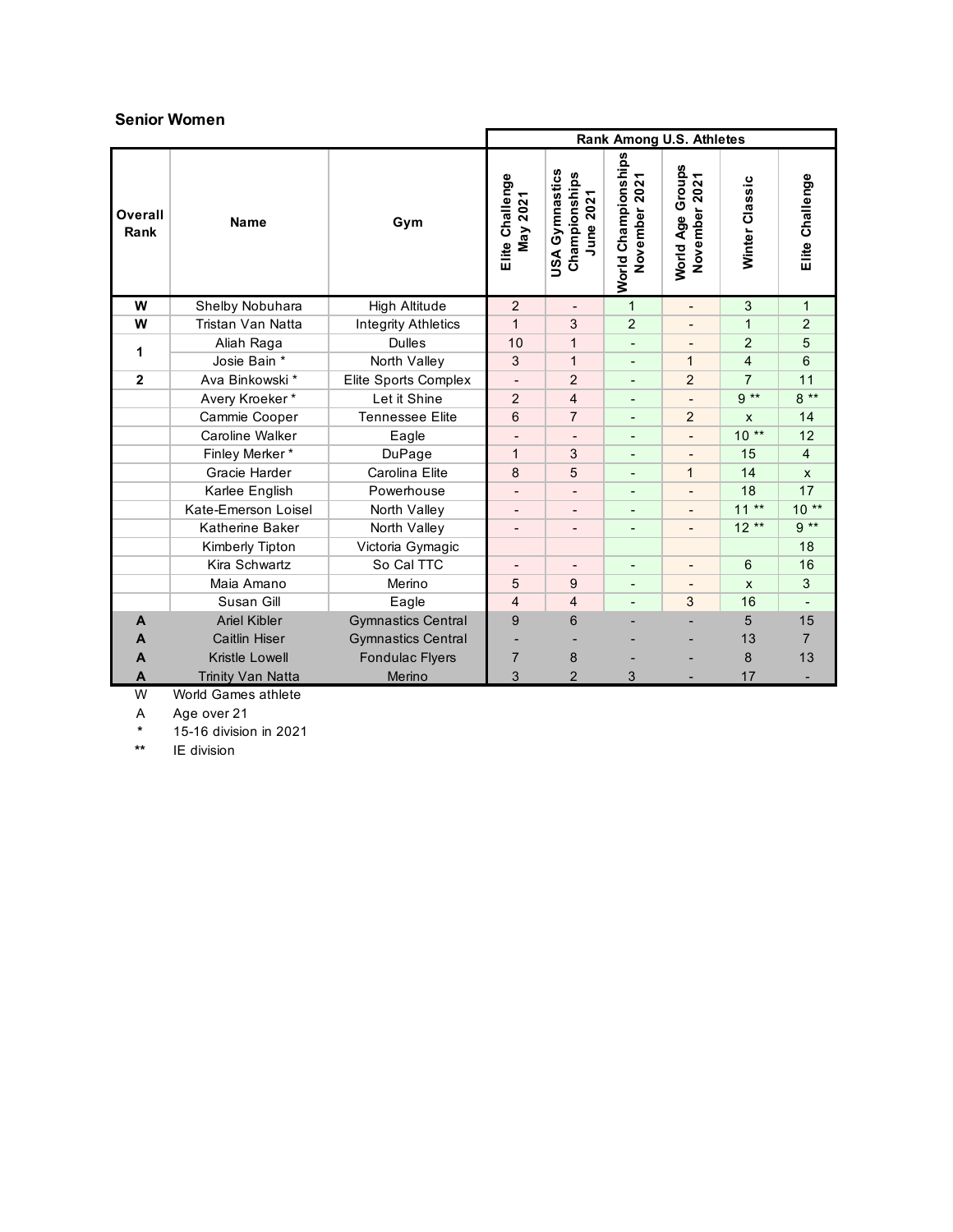# **Double Mini Junior Athlete Ranking**

*As at 3.15.2022*

## **Notes to the spreadsheets:**

Meets are marked as least important (red), moderately important (orange), and most important (green), for the purposes of determining rankings.

Rankings will be redone at the conclusion of each meet.

Rankings are recorded when both preliminary routines are completed (2021) and at least one preliminary routine is completed (2022).

Rankings are based on preliminaries.

Rankings are shown for selected athletes; remaining athletes and athletes within the same ranking are listed alphabetically by first name.

#### **Rank Among U.S. Athletes USA Gymnastics**  Championships<br>June 2021 World Age Groups<br>November 2021 Elite Challenge<br>May 2021 **World Age Groups USA Gymnastics Elite Challenge Championships November 2021** Winter Classic **Winter Classic June 2021 Overall Rank Name Gym** Micah Miner \* Kris Power Tumbling 1 1 1 1 1 2 **1** Will Cockrill \* Flip Factory 2 2 2 1 Max Poveda World Elite - - - 4 **2**Van Larson | Aspire Kids | 1 | 1 | 1 | 3 **3** Cristian Orth So Cal TTC 2 3 - 8 Amare Walker | CAVU | - | - | - | 10 Camden Weaver The Palaestra - - - 5 Kiron Rodgers | Twiststars | - | - | 6 Luke Davis Kris Power Tumbling 3 2 - 12 Samuel Blando | So Cal TTC | - | - | - | 9 Taj Gleitsman | Vargas | - | - | - | 11 ZaQuae Carter CAVU - - - 7

## **Junior Men**